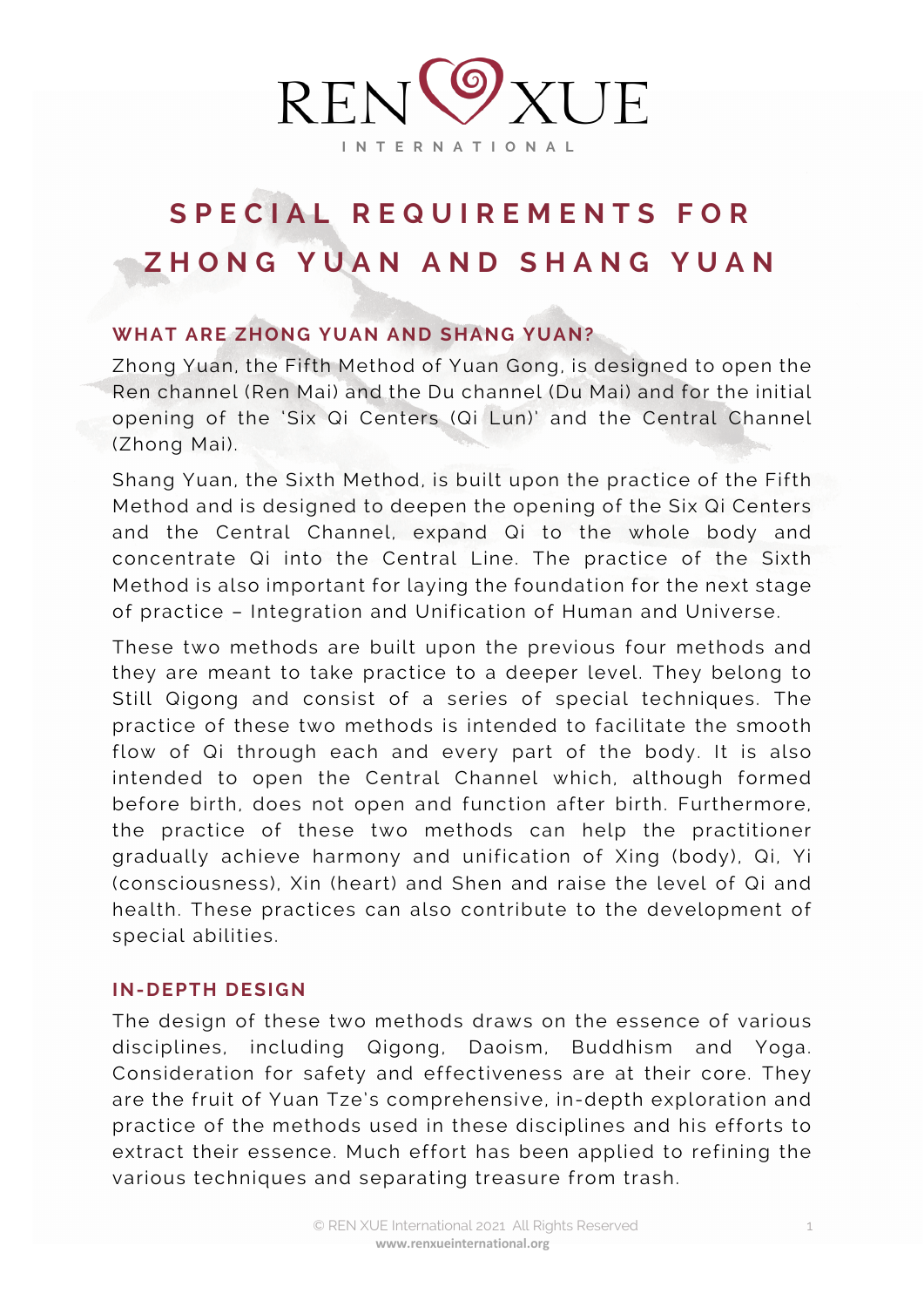### **SAFETY CONSIDERATIONS**

Safety is one of the primary components of Yuan Gong. Generally speaking, the Fifth and Sixth Methods are safe and effective, and they are suitable for most people to learn and practice. There are about twenty techniques for different purposes and stages in these two methods and some of them can have a profound effect on the Xing (physical aspect), Qi and Shen of the head. It is possible that past, current or potential mental or neurological conditions can be triggered. To avoid this, we need to establish criteria for you to determine whether or not these practices are suitable for you.

Below is a list of mental or neurological conditions that can cause mental instability, confusion/lack of clarity and loss of control of the mind/behavior. This is not an exhaustive list. The list of conditions is divided into two time frames with guidelines for each.

#### **TIME FRAME 1**

These practices are not suitable if you have ever or currently have:

- **Schizophrenia** (diagnosed)
- **Bi -polar disorder** (diagnosed)
- **Paranoia** (diagnosed)
- **Epilepsy** (diagnosed)
- **Hallucination as part of mental health disorder**
- **Active suicidal tendencies**
- **Hospitalization for mental condition**
- **Autism spectrum**

**Note:** If you have a family history of the above conditions, we do NOT recommend that you do these practices, but we leave it to you to make the final decision.

#### **TIME FRAME 2**

You may consider doing these practices if you have NOT had any symptoms - or relied on medication to control the symptoms - in the specified timeframe:

- **Alcohol abuse** in the last 2 years
- **Panic attacks** in the last 2 years
- **Significant head injury** in the last 2 years
- **Substance abuse** in the last 3 years